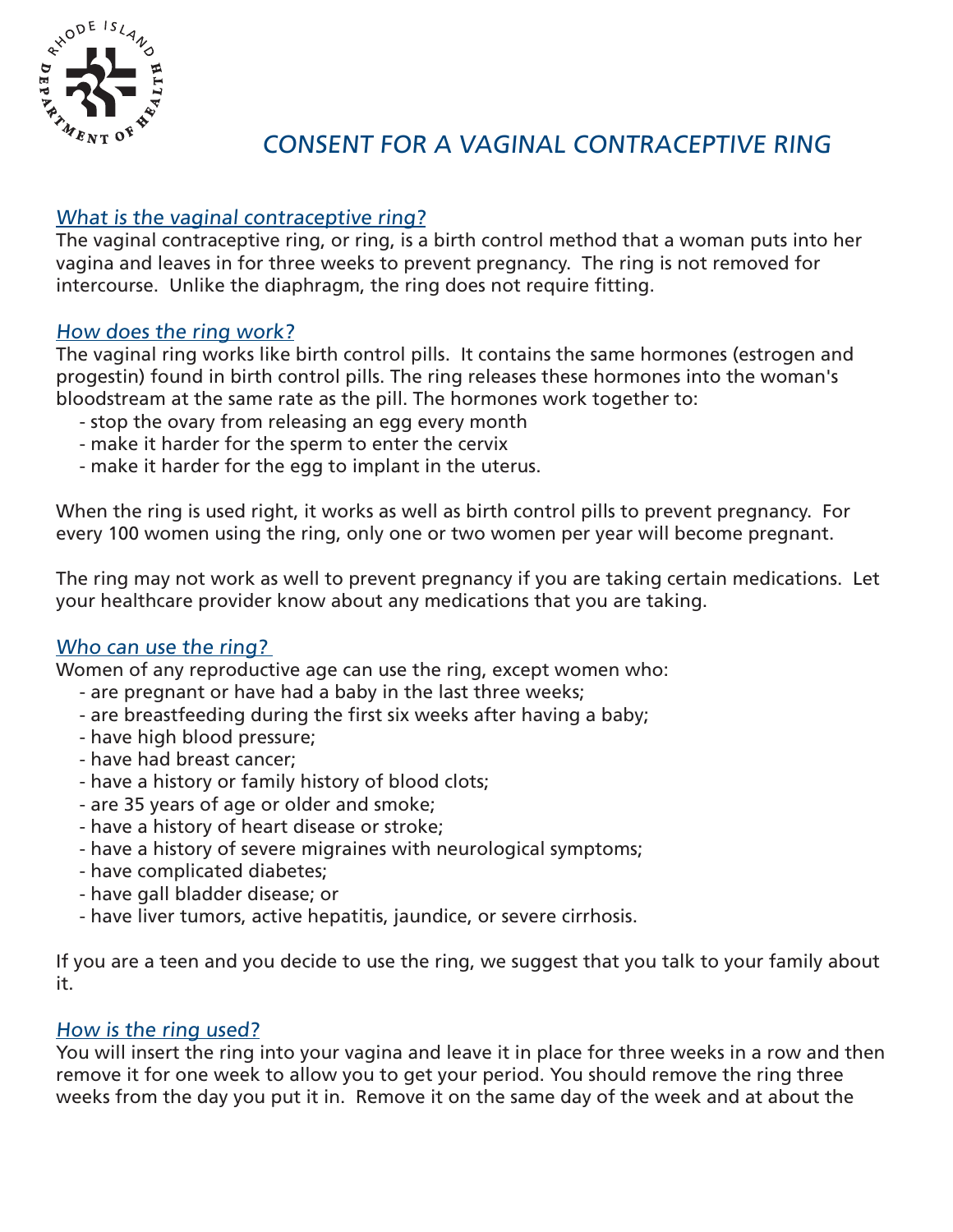same time of the day that you inserted it. Leave the ring out for one week. Your period will usually start two to three days after you remove the ring.

After the "ring-free" week, you will use a new ring for another three weeks in a row to be followed by another "ring-free" week. Continue this pattern with the rings until you decide not to use this method of birth control any longer.

#### Can the ring slip out?

Rarely, the ring can slip out of your vagina if it has not been inserted properly or while you are removing a tampon or moving your bowels. If the ring slips out and it has been out for less than three hours, you should still be protected from becoming pregnant. Rinse the ring with cool to lukewarm (not hot) water and reinsert it as soon as possible. Women with conditions affecting the vagina, such as prolapsed (dropped) uterus, severe constipation, or frequent vaginal infections may be more likely to have the ring slip out of the vagina. If your ring slips out of your vagina repeatedly, discuss it with your healthcare provider.

If the ring is out of place for more than three hours, insert a new ring. You must use a second method of birth control, such as male condoms, until the new ring has been in place for seven days in a row.

## What are the side effects of the ring?

The side effects for the ring are similar to those for birth control pills. Side effects may be different for each woman. The most common side effects reported by women using the ring are headaches, nausea, weight gain, breast pain, painful periods, and depression.

## Does the ring protect against STDs and AIDS?

The ring will not protect you against HIV, the virus that causes AIDS, or against sexually transmitted diseases (STDs). Women at risk of HIV/AIDS or STDs should use a female condom or a male latex condom in addition to the ring to prevent disease. If you or your partner is allergic to latex, use polyurethane condoms. Your healthcare provider can help you decide if you are at risk of HIV/AIDS or STDs.

## Call your healthcare provider if you have any of the following ACHES:

- **A** Abdominal pain (severe), yellow skin or eyes
- **C** Chest pain (severe cough, shortness of breath, or pain when breathing in)
- **H** Headache, dizziness, weakness, or numbness, especially if on only one side of the head
- **E** Eye problems (blurred vision or loss of vision), speech problems
- **S** Severe leg pain or swelling